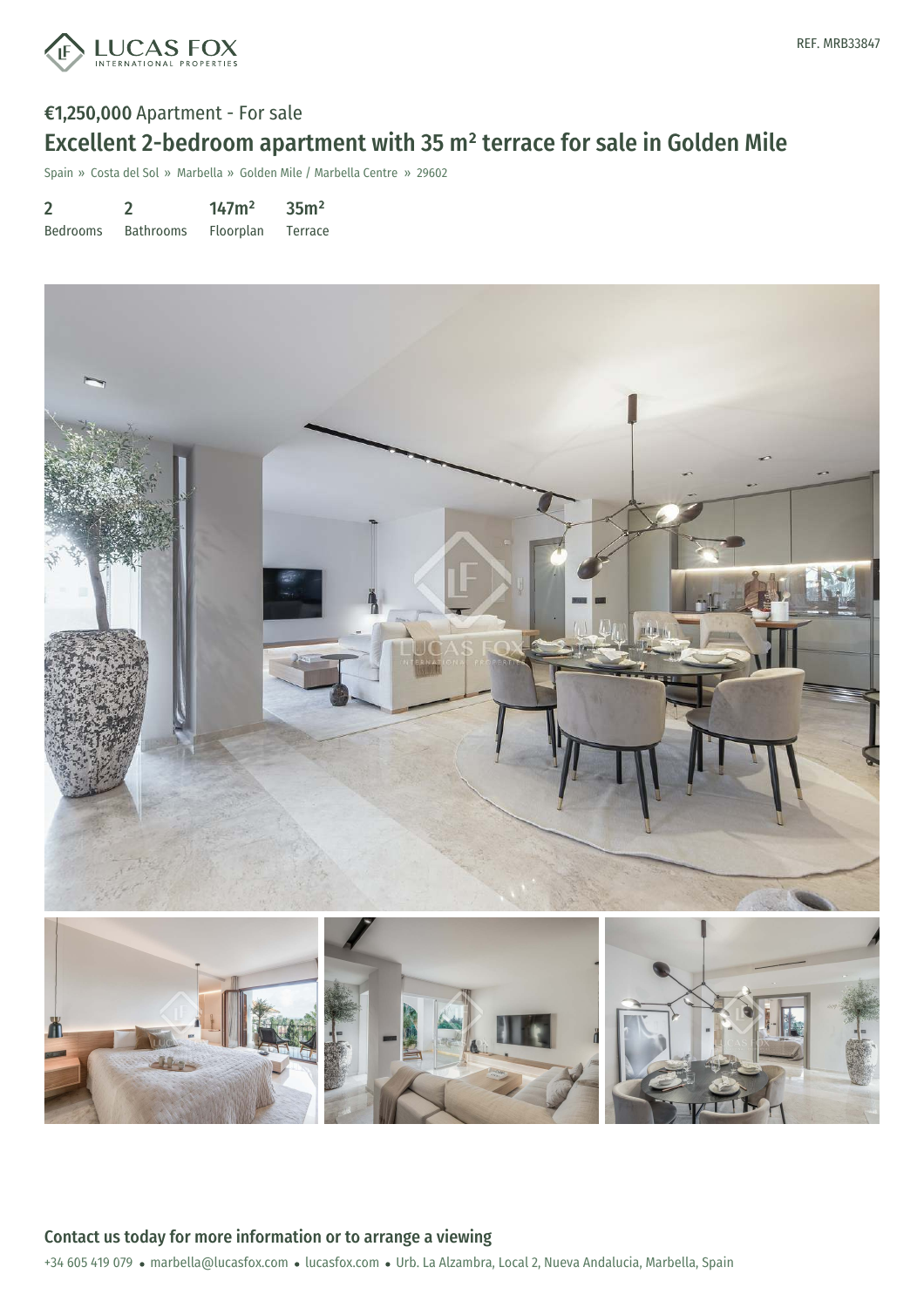

## €1,250,000 Apartment - For sale Excellent 2-bedroom apartment with 35 m² terrace for sale in Golden Mile

Spain » Costa del Sol » Marbella » Golden Mile / Marbella Centre » 29602

2 Bedrooms 2 Bathrooms 147m² Floorplan 35m² Terrace

#### **OVERVIEW**

## Luxury apartment for sale in Señorio de Marbella, Golden Mile. 2 bedroom, 2 terraces facing both north and south and with sea views.

This apartment gives you a relaxed and tranquil feeling as soon as you enter the door, it offers two bedrooms and two bathrooms. The master bedroom has its own private balcony that overlooks the community pools, garden, and of course gorgeous sea views.

The luminous and open living room has two terraces, one north-facing to cool off during the summer evenings and the most wanted southwest orientation terrace to enjoy the sun throughout the day.

All the materials are of high quality that gives you a sense of luxury, there is a fully equipped Bespoke kitchen and Zucetti bathroom fittings.



[lucasfox.com/go/mrb33847](https://www.lucasfox.com/go/mrb33847)

Sea views, Garden, Swimming pool, Terrace, Natural light, Air conditioning, Alarm, Balcony, Equipped Kitchen, Exterior, Heating